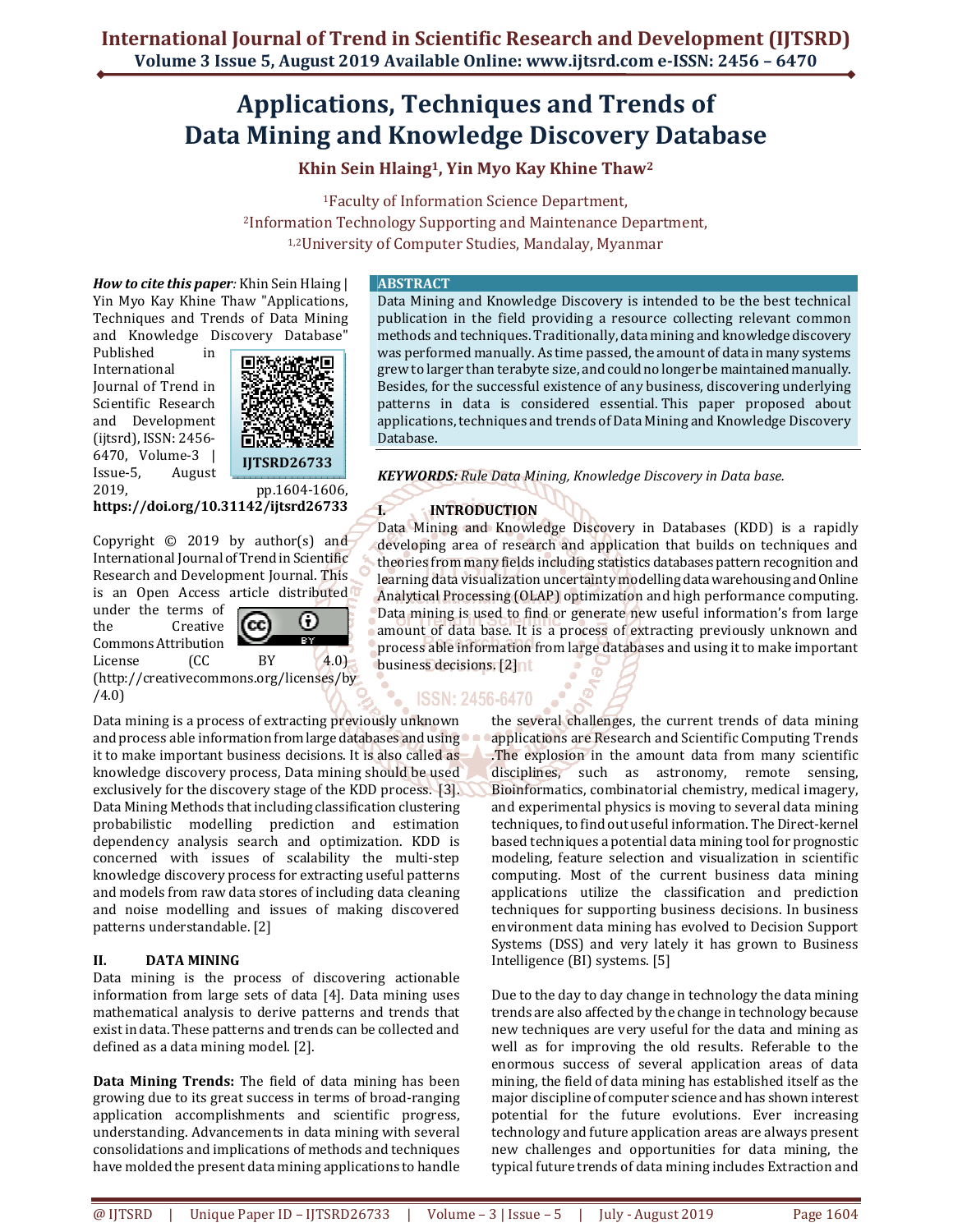preprocessing of data, Complex objects of data, Computing resources, Web mining, Scientific Computing and Business data. [5]

#### **III. Data Mining Techniques**

Data mining is highly effective, some of the data mining techniques are

- **1. Tracking patterns.** Tracking patterns is intuitive for many people. Unlike anomalies, patterns are generally reliable, though they're by no means infallible. One of the most basic techniques in data mining is learning to recognize patterns in your data sets. This is usually a recognition of some aberration in your data happening at regular intervals, or an ebb and flow of a certain variable over time. [6]
- **2. Classification.** Classification is a more complex data mining technique that forces you to collect various attributes together into discernable categories, which you can then use to draw further conclusions, or serve some function, [6]
- **3. Association.** Association is related to tracking patterns, but is more specific to dependently linked variables. In this case, you'll look for specific events or attributes that are highly correlated with another event or attribute [6]
- **4. Outlier detection.** Outlier detection is the identification of rare items, events or observations which raise suspicions by differing significantly from the majority of the data. In many cases, simply recognizing the overarching pattern can't give you a clear understanding of your data set. You also need to be able to identify anomalies, or outliers in your data. [6]
- **5. Clustering.** Clustering is very similar to classification, but involves grouping chunks of data together based on their similarities. [6]
- **6. Regression.** Regression, used primarily as a form of planning and modeling, is used to identify the likelihood of a certain variable, given the presence of other variables. [6]
- **7. Prediction.** Prediction is one of the most valuable data mining techniques, since it's used to project the types of data you'll see in the future. In many cases, just recognizing and understanding historical trends is enough to chart a somewhat accurate prediction of what will happen in the future. [6]

#### **IV. Data Mining Applications**:

Several data mining applications have been successfully in forced in diverse areas like health care, finance, retail, telecommunication, fraud detection and risk analysis etc. The ever increasing complexities in several fields and improvements in technology have posed new challenges to data mining; the several challenges include different data formats, data from disparate locations, advances in computation and networking resources, research and scientific fields, ever growing business challenges etc. [5] Data mining applications can be developed to better identify and track chronic disease states and high-risk patients, design appropriate interventions, and reduce the number of hospital admissions and claims. It can search for patterns that might indicate an attack by bioterrorists. Moreover, this system can be used for hospital infection control, or as an automated early warning system in the event of epidemics. [5]

#### **V. KNOWLEDGE DISCOVERY DATABASE**

The Data Mining and KDD often used interchangeably because Data mining is the key part of KDD process. The goal of the KDD process is to extract knowledge from data in the context of large data bases. It does this by using data mining methods(algorithms) to extract (identify) what is deemed knowledge, according to the specifications of measures and thresholds, using a database along with any required preprocessing, sub sampling, and transformations of that database. KDD field is concerned with the development of methods and techniques for making sense of data. At the core of the process is the application of specific data-mining methods for pattern discovery and extraction. [2]

Knowledge discovery in databases (KDD) is the process of discovering useful knowledge from a collection of data. This widely used data mining technique is a process that includes data preparation and selection, data cleansing, incorporating prior knowledge on data sets and interpreting accurate solutions from the observed results. [7]

**KDD Techniques:** Learning algorithms are an integral part of KDD. Learning techniques may be supervised or unsupervised. In general, supervised learning techniques enjoy a better success rate as defined in terms of usefulness of discovered knowledge. According to  $[9]$ , learning algorithms are complex and generally considered the hardest part of any KDD technique. Machine discovery is one of the earliest fields that has contributed to KDD [10]. While machine discovery relies solely on an autonomous approach to information discovery, KDD typically combines automated approaches with human interaction to assure accurate, useful, and understandable results.

There are many different approaches that are classified as KDD techniques. There are quantitative approaches, such as the probabilistic and statistical approaches. There are approaches that utilize visualization techniques. There are classification approaches such as Bayesian classification, inductive logic, data cleaning/pattern discovery, and decision tree analysis. Other approaches include deviation and trend analysis, genetic algorithms, neural networks, and hybrid approaches that combine two or more techniques. [8] Because of the ways that these techniques can be used and combined, there is a lack of agreement on how these techniques should be categorize.

The usefulness of future applications of KDD is far-reaching. KDD may be used as a means of information retrieval; in the same manner that intelligent agents perform information retrieval on the web. New patterns or trends in data may be discovered using these techniques. KDD may also be used as a basis for the intelligent interfaces of tomorrow, by adding a knowledge discovery component to a database engine or by integrating KDD with spreadsheets and visualizations. [8]

**KDD Applications:** Major KDD application areas include marketing, fraud detection, telecommunication and manufacturing. Other applications of KDD in healthcare are many providers are migrating toward the use EHR store a large quantity of patient data on test results, medications, prior diagnoses, and other medical history. This is a valuable source of information that could be better used by employing KDD techniques. Several examples include identifying patients who should receive flu shots, enroll in a